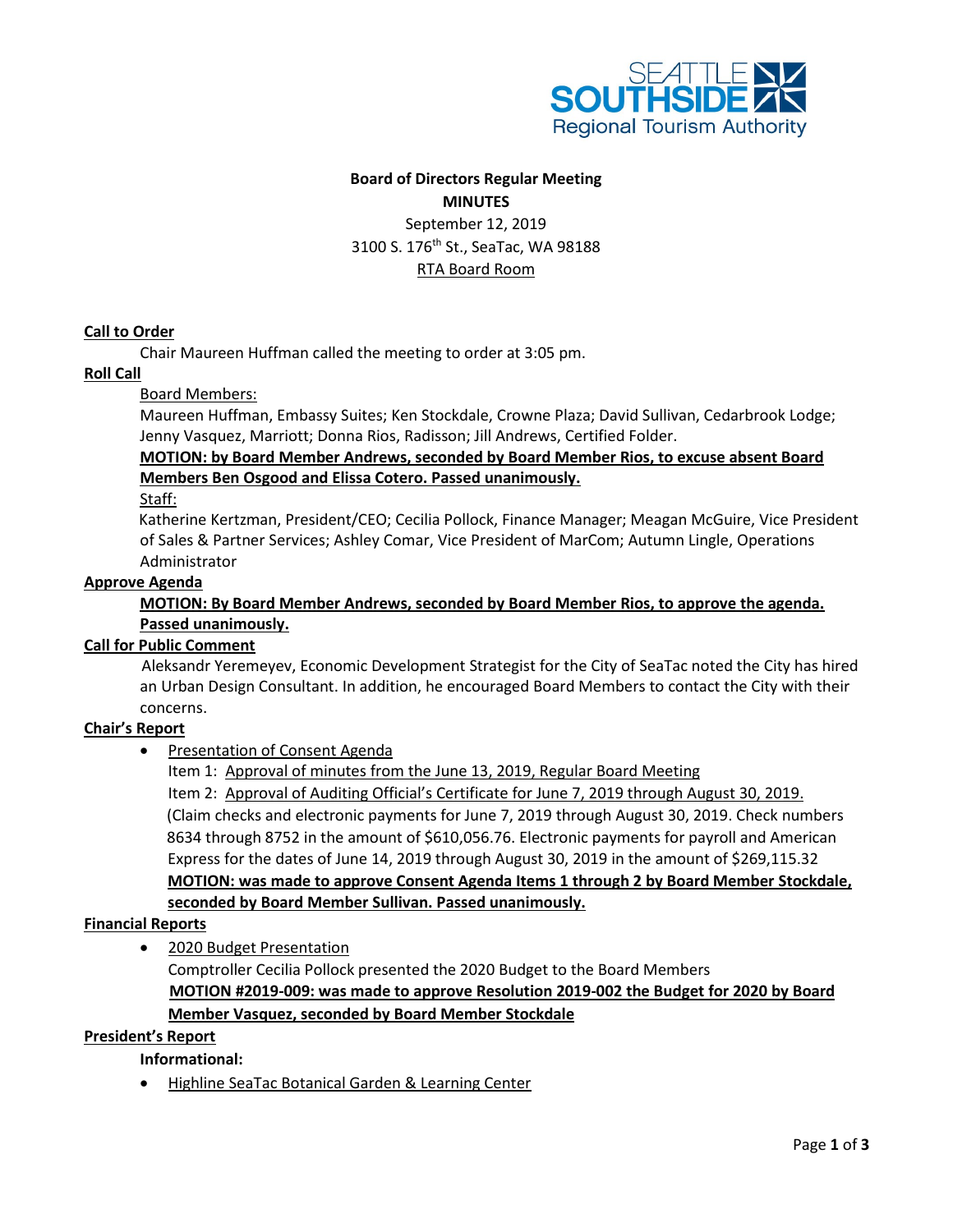CEO/President Katherine Kertzman reviewed the reasons a decision was made to no longer proceed with plans for Highline SeaTac Botanical Garden & Learning Center development.

## **Action Items:**

- Popular Networks Maintenance Fee Motion to approve continuing contracting for services with Popular Networks for IT managed services in a not to exceed amount of \$75,000 for 2019 and \$75,000 for 2020. This amount exceeds the President/CEO's \$50,000 signing authority requiring Board approval. **MOTION #2019-010: was made by Board Member Andrews, seconded by Board Member Stockdale, to authorize the President/CEO to continue contracting for services with Popular Networks for IT managed services, in a not to exceed amount of \$75,000 for 2019 and \$75,000 for 2020.**
- Antenna & Satellite Technology, Inc. The Board was asked to authorize the President/CEO to enter into a contract with Antenna & Satellite Technology, Inc., in a not to exceed amount of \$100,000 for a 12-month contract. **MOTION #2019-011: was made by Board Member Andrews, seconded by Board Member Sullivan, to authorize the President/CEO to continue contracting with Antenna & Satellite Technology, Inc. in a not to exceed amount of \$100,000 for a 12-month contract.**
- BPP #007-2015 Procurement and Cash Disbursements Policies and Procedures Revision 1 to add Flow Chart**. MOTION #2019-012: was made by Board Member Vasquez, seconded by Board Member Stockdale, to approve BPP #007-2015 Procurement and Cash Disbursements Policies and Procedures Revision 1 to add Flow Chart.**
- BPP #012-2019 Electronic Signatures and the Execution and Retention of Contracts Policy and Procedure.

**MOTION #2019-013: was made by Board Member Rios, seconded by Board Member Stockdale, to approve BPP #012-2019 Electronic Signatures and the Execution and Retention of Contracts Policy and Procedure.**

- Board Position's 3 and 8 Terms expire on 12/31/2019 Successive Three-year Term for Board Position 3 Ending Dec. 31, 2022 – Ben Osgood Successive Three-Year Term for Board Position 8 Ending Dec. 31, 2022 – Elissa Cotero **MOTION #2019-014: was made by Board Member Sullivan, seconded by Board Member Vasquez, to reappoint Ben Osgood for Position 3 and Elissa Cotero for Position 8.**
- Revision of #BPP #009A-2016 to include Team Building **MOTION #2019-015: was made by Board Member Vasquez, seconded by Board Member Rios, to approve revision of BPP #009A-2016 to include Team Building.**
- Employee Recognition Policy and Procedure approval and incorporation into the Employee Handbook.

**MOTION #2019-016: was made by Board Member Vasquez, seconded by Board Member Rios, to approve and incorporate Employee Recognition Policy and Procedure into the Employee Handbook.**

## **Staff Reports**

# **Informational:**

- Digital Edge Presentation Vice Presidents Comar and McGuire provided an overview of Digital Edge.
- GreenRubino Contract Discussion Vice President Comar noted reduction among other items surrounding contract.